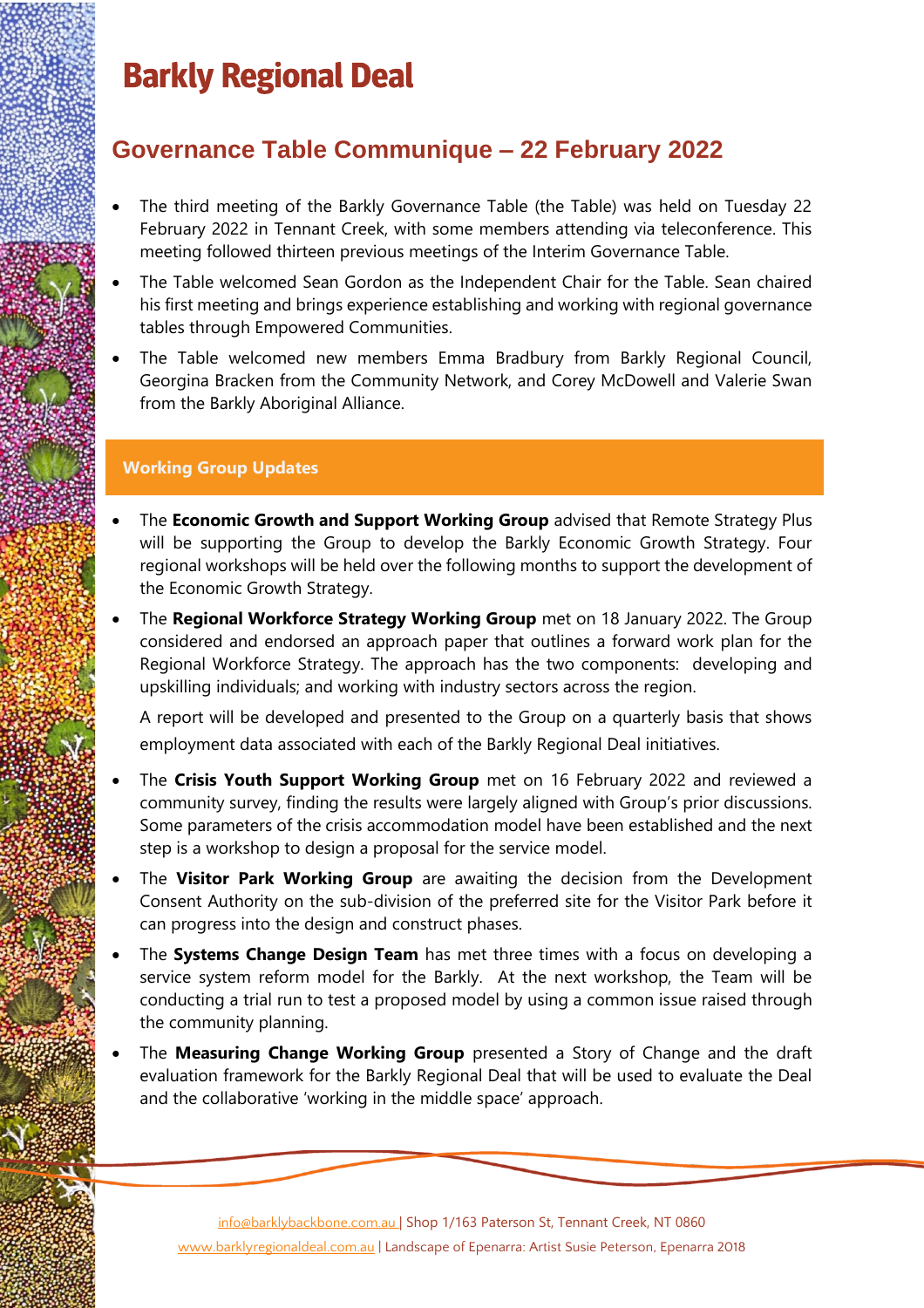## **Barkly Regional Deal**

#### **Key Discussions**

- We Al-li updated the Table on the delivery of the first two workshops in Tennant Creek under the Trauma-Informed Care initiative. The Table endorsed We Al-li's proposal to revise the delivery timeframe for the initiative to maximise support for regional engagement in the workshops and the recruitment of local healing champions.
- The Backbone Team briefed the Table on the updates required to the Governance Table Handbook to reflect the establishment and role of the Barkly Aboriginal Alliance.
- The Table determined that the Barkly Regional Deal needs to establish a Strategic Plan which takes into consideration the future of the Barkly Aboriginal Alliance and the current Table members before reviewing the Governance Table Handbook.
- Red Splash communications agency presented a draft communications framework for the Barkly Regional Deal to meet the Table's desire in building community and stakeholder awareness and engagement with the Deal.
- The Table decided that communications will be further informed by the Strategic Plan and agreed that the Barkly Aboriginal Alliance and Barkly community need to have a strong voice in the messaging around the Barkly Regional Deal.
- The Table heard a presentation from the University of Queensland on their research, in partnership with Anyinginyi Health Aboriginal Corporation, on how housing and crowding can affect short- and long-term health outcomes.
- The Barkly Aboriginal Alliance presented a revised model for representation of the Barkly communities and homelands that is not based solely on the region's language groups. The Alliance will continue to build engagement across the regions over the course of 2022.
- The Commonwealth National Indigenous Australians Agency informed the Table that a local co-designed group is being established for the Remote Engagement Program trial in the Barkly (to replace the Community Development Program).
- The Backbone Team provided an update on the community plans, which have now been created for all major communities and many of the Barkly homelands. The Table discussed options for progressing the plans and how to address community priorities.

#### **Agreed Decisions**

- The Table made the following decisions:
	- o Agreed to the proposed approach and work plan for the Regional Workforce Strategy Working Group.
	- o Agreed that the Regional Workforce Strategy Working Group, working with the three levels of government, set targets for Aboriginal procurement and employment for future projects in the Deal based on workforce demographics.